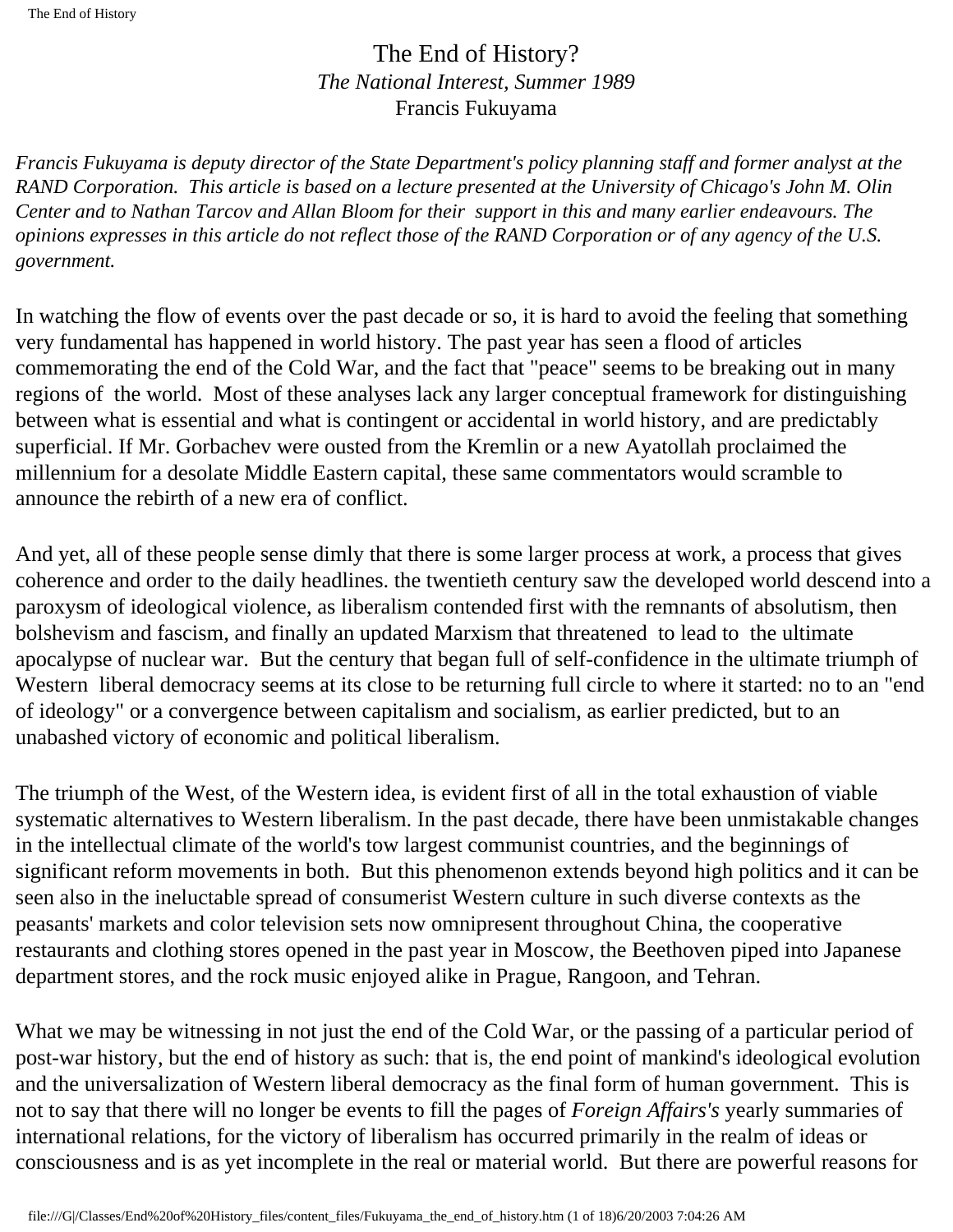The End of History

believing that it is the ideal that will govern the material world in the long run. To understand how this is so, we must first consider some theoretical issues concerning the nature of historical change.

## *I*

The notion of the end of history is not an original one. Its best known propagator was Karl Marx, who believed that the direction of historical development was a purposeful one determined by the interplay of material forces, and would come to an end only with the achievement of a communist utopia that would finally resolve all prior contradictions. But the concept of history as a dialectical process with a beginning, a middle, and an end was borrowed by Marx from his great German predecessor Georg Wilhelm Friedrich Hegel.

For better or worse, much of Hegel's historicism has become part of our contemporary intellectual baggage. The notion that mankind has progresses through a series of primitive stages of consciousness on his path to the present, and that these stages corresponded to concrete forms of social organization, such as tribal, slave owning, theocratic, and finally democratic egalitarian societies, has become inseparable form the modern understanding of man. Hegel was the first philosopher to speak the language of modern social science, insofar as man for him was the product of his concrete historical and social environment and not, as earlier natural right theorists would have it, a collection of more or less fixed "natual" attributes. The mastery and transformation of man's natural environment through the application of science and technology was originally not a Marxist concept, but a Hegelian one. Unlike later historicists whose historical relativism degenerated into relativism tout court, however, Hegel believed that history culminated in an absolute moment -- a moment in which a final, rational form of society and state became victorious.

It is Hegel's misfortune to be known now primarily as Marx's precursor, and it is our misfortune that few of us are familiar with Hegel's work from direct study, but only as it has been filtered through the distorting lens of Marxism. In France, however, there has been an effort to save Hegel from his Marxist interpreters and to resurrect him as the philosopher who most correctly speaks to our time. Among those modern French interpreters of Hegel, the greatest was certainly Alexandre Kojeve, a brilliant Russian emigre who taught a highly influential series of seminars in Paris in the 1930's at the *Ecole Practique des Hautes Etudes.*1 While largely unknown in the United States, Kojeve had a major impact on the intellectual life of the continent. Among his students ranged such future luminaries as Jean-Paul Sartre on the Left and Raymond Aron on the Right; post war existentialism borrowed many of its basic categories from Hegel via Kojeve.

Kojeve sought to resurrect the Hegel of the *Phenomenology of Mind*, the Hegel who proclaimed history to be at an end in 1806. For as early as this Hegel saw in Napoleon's defeat of the Prussian monarchy at the Battle of Jena the victory of the ideals of the French Revolution, and the imminent universalization of the state incorporating the principles of liberty and equality. Kojeve, far from rejecting Hegel in light of the turbulent events of the next century and a half, insisted that the latter had been essentially correct.2 The Battle of Jena marked the end of history because it was at that point that the *vanguard* of humanity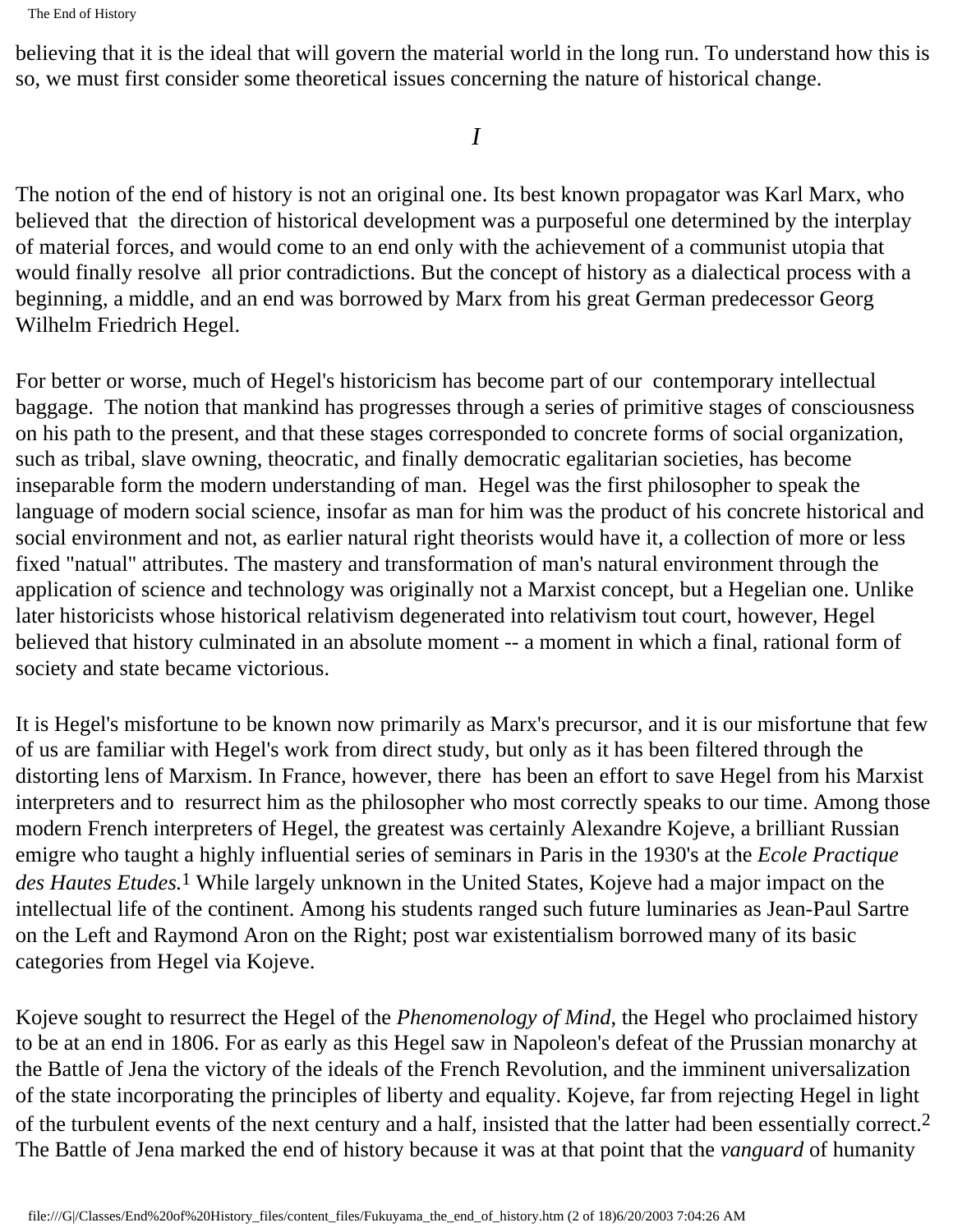The End of History

(a term quite familiar to Marxists) actualized the principles of the French Revolution. While there was considerable work to be done after 1806 -- abolishing slavery and the slave trade, extending the franchise to workers, women, blacks, and other racial minorities, etc. -- the basic principles of the liberal democratic state could not be improved upon. The tow world wars in this century and their attendant revolutions and upheavals simply had the effect of extending those principles spatially, such that the various provinces of human civilization were brought up to the level of its most advanced outposts, and of forcing those societies in Europe and North America at the vanguard of civilization to implement their liberalism more fully.

The state that emerges at the end of history is liberal insofar as it recognize and protects through a system of law man's universal right to freedom, and democratic insofar as it exists only with the consent of the governed. For Kojeve, this so-called "universal homogenous state" found real-life embodiment in the countries of postwar Western Europe -- precisely those flabby, prosperous, self-satisfied, inwardlooking, weak-willed states whose grandest project was nothing more heroic than the creation of the Common Market.3 But this was only to be expected. For human history and the conflict that characterized it was based on the existence of "contradictions": primitive man's quest for mutual recognition, the dialectic of the master and slave, the transformation and mastery of nature, the struggle fo the universal recognition of rights, and the dichotomy between proletarian and capitalist. But in the universal homogenous state, all prior contradictions are resolved and al human needs are satisfied. There is no struggle or conflict over "large" issues, and consequently no need for generals or statesmen; what remains is primarily economic activity. And indeed, Kojeve's life was consistent with his teaching. Believing that there was no more work for philosophers as well, since Hegel (correctly understood) had already achieved absolute knowledge, Kojeve left teaching after the war and spent the remainder of his life working as a bureaucrat in the European Economic Community, until his death in 1968.

To his contemporaries at mid-century, Kojeve's proclamation of the end of history must have seemed like the typical eccentric solipsism of a French intellectual, coming as it did on the heels of World War II and at the very height of the Cold War. To comprehend how Kojeve could have been so audacious as to assert that history has ended, we must first of all understand their meaning of Hegelian idealism.

## *II*

For Hegel, the contradictions that drive history exist first of all in the realm of human consciousness, i.e. on he level of ideas<sup>4</sup> -- not the trivial election year proposals of American politicians, but ideas in the sense of large unifying world views that might best be understood under the rubric of ideology. Ideology in this sense is not restricted to the secular and explicit political doctrines we usually associate with the term, but can include religion, culture, and the complex of moral values underlying any society as well.

Hegel's view of the relationship between the ideal and the real or material worlds was an extremely complicated one, beginning with the fact that for him the distinction between the two was only apparent.5 He did not believe that the real world conformed or could be made to conform to ideological preconceptions of philosophy professors in any simpleminded way, or that the "material" world could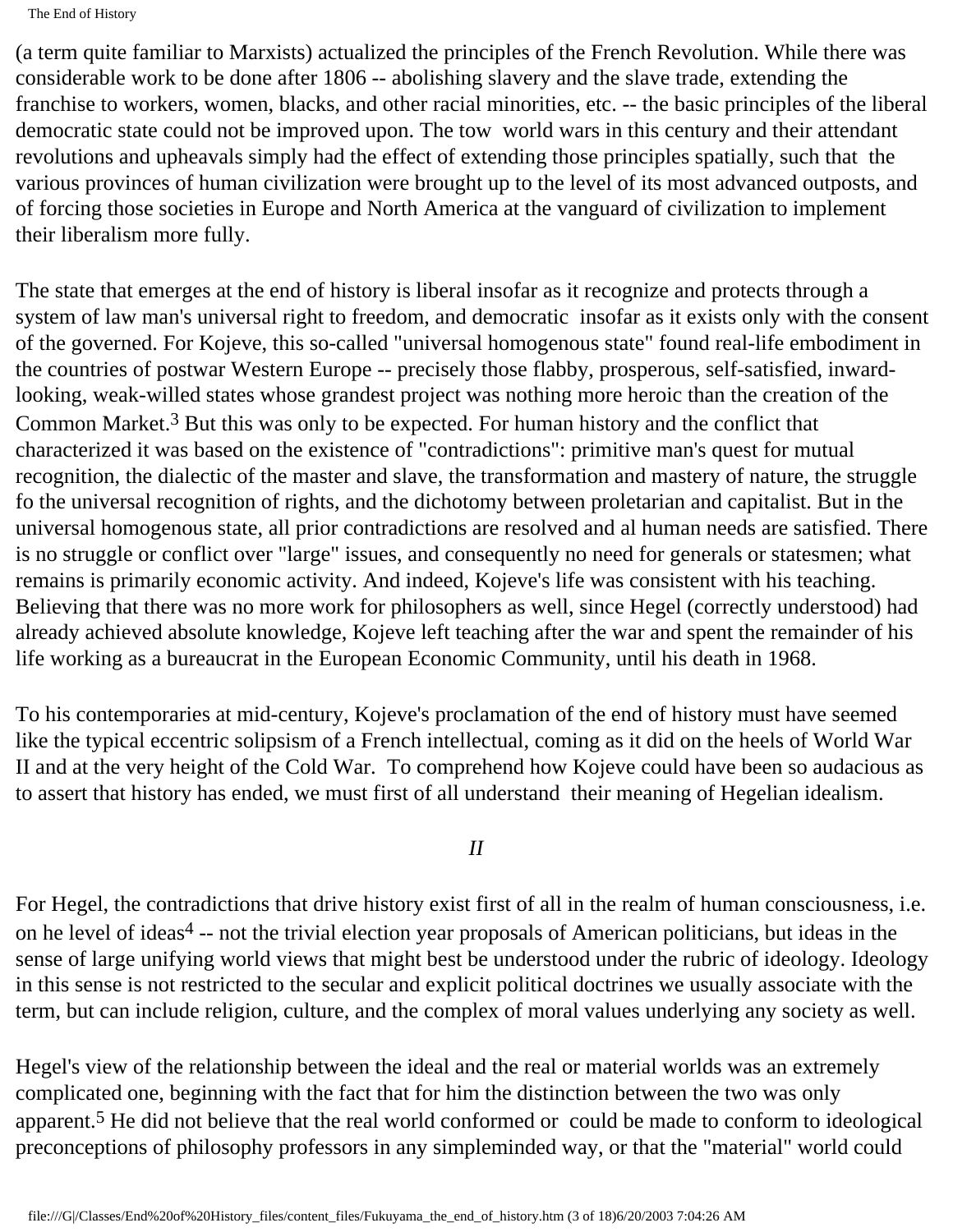The End of History

not impinge on the ideal. Indeed, Hegel the professor was temporarily thrown out of work as a result of a very material event, the Battle of Jena. But while Hegel's writing and thinking could be stopped by a bullet form the material world, the hand on the trigger of the gun was motivated in turn by the ideas of liberty and equality that had driven the French Revolution.

For Hegel, all human behavior in the material world, and hence all human history, is rooted in a prior state of consciousness -- an idea similar to the new expressed by John Maynard Keynes when he said that the views of men of affairs were usually derived from defunct economists and academic scribblers of earlier generations. This consciousness may not be explicit and self-aware, as are modern political doctrines, but may rather take the form of religion or simple cultural or moral habits. And yet this realm of consciousness in the long run necessarily becomes manifest in the material world, indeed creates the material world in its own image. Consciousness is causes and not effect, and can develop autonomously from the material world, hence the real subtext underlying the apparent jumble of current events is the history of ideology.

Hegel's idealism has fared poorly at the hands of later thinkers. Marx revered the priority of the real and the ideal completely, relegating the entire realm of consciousness -- religion, art, culture, philosophy itself -- to a "superstructure" that was determined entirely by the prevailing material mode of production. Yet another unfortunate legacy of Marxism is our tendency to retreat into materialists or utilitarian explanations of political or historical phenomena, and our disinclination to believe in the autonomous power of ideas. A recent example of this is Paul Kennedy's hugely successful *The Rise and Fall of the Great Powers,* which ascribes the decline of great powers to simple economic over extension. Obviously, this is true on some level: an empire whose economy is barely above the level of subsistence cannot bankrupt its treasury indefinitely. But whether a highly productive modern industrial society chooses to spend 3 or 7 percent of its GNP on defence rather than consumption is entirely a matter of that society's political priorities, which are in turn determined in the realm of consciousness.

The materialist bias of modern thought is characteristic not only of people on the Left who may be sympathetic to Marxism, but of many passionate anti-Marxists as well. Indeed, there is on the right what one might label the *Wall Street Journal* school of deterministic materialism that discounts the importance of ideology and culture and sees man as essentially a rational, profit-maximizing individual. It is precisely this kind of individual and his pursuit of material incentives that is posited as the basis for economic life as such in economic textbooks.<sup>6</sup> One small example will illustrate the problematic character of such materialist views.

Max Weber begins his famous book, *The Protestant Ethic and the Spirit of Capitalism,* by noting the different economic performance of Protestant and Catholic communities throughout Europe and America, summed up in the proverb that Protestants eat well while Catholics sleep well. Weber notes that according to any economic theory that posited man as a rational profit-maximizer, raising the piecework rate should increase labor productivity. But in fact, in many traditional peasant communities, raising the piece-work rate actually had the opposite effect of lowering labor productivity: at the higher rate, a peasant accustomed to earning two and one-half marks per day found he could earn the same amount by working less, and did so because he valued leisure more than income. The choices of leisure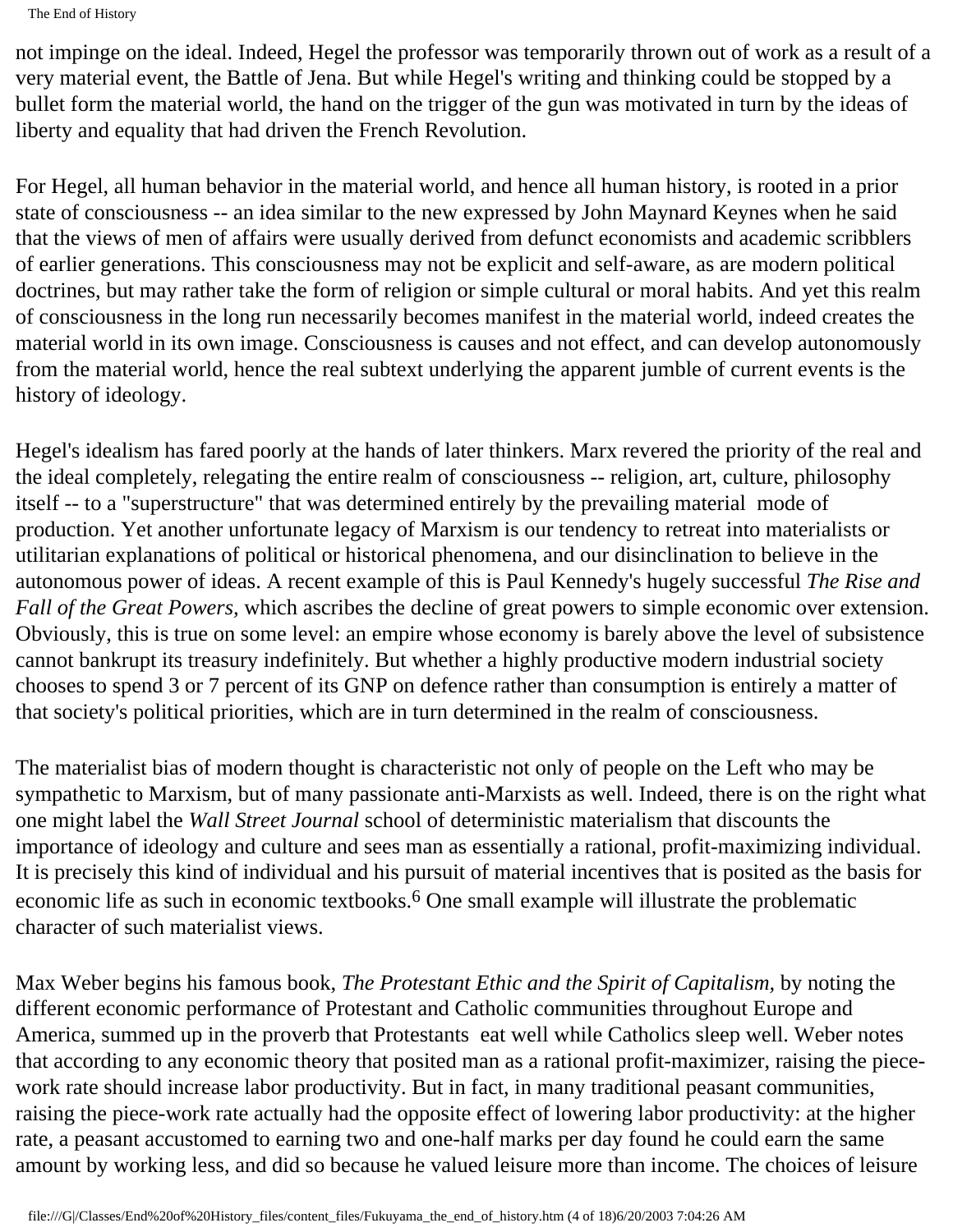The End of History

over income, or of the militaristic life of the Spartan hoplite over the wealth of the Athenian trader, or even the ascetic life of the early capitalist entrepreneur over that of a traditional leisured aristocrat, cannot possibly be explained by the impersonal working of material forces, but come preeminently out of the sphere of consciousness -- what we have labeled here broadly as ideology. And indeed, a central theme of Weber's work was to prove that contrary to Marx, the material mode of production, far from being the "base", was itself a "superstructure" with roots in religion and culture, and that to understand the emergence of modern capitalism and the profit motive one had to study their antecedents in the realm of the spirit.

As we look around the contemporary world, the poverty of materialist theories of economic development is all too apparent. The *Wall Street Journal* school of deterministic materialism habitually points to the stunning economic success of Asia in the past few decades as evidence of the viability of free market economics, with the implication that all societies would see similar development were they simply to allow their populations to pursue their material self-interest freely. Surely free markets and stable political systems are a necessary precondition to capitalist economic growth. But just as surely the cultural heritage of those Far Eastern societies, the ethic of work and saving and family, a religious heritage that does not, like Islam, place restrictions on certain forms of economic behavior, and other deeply ingrained moral qualities, are equally important in explaining their economic performace.<sup>7</sup> And yet the intellectual weight of materialism is such that not a single respectable contemporary theory of economic development addresses consciousness and culture seriously as the matrix within which economic behavior is formed.

Failure to understand that the roots of economic behavior lie in the realm of consciousness and culture leads to the common mistake of attributing material causes to phenomena that are essentially ideal in nature. For example, it is commonplace in the West to interpret the reform movements first in China and most recently in the Soviet Union as the victory of the material over the ideal -- that is, a recognition that ideological incentives could not replace material ones in stimulation a highly productive modern economy, and that if one wanted to prosper one had to appeal to baser forms of self-interest. But the deep defects of socialist economies were evident thirty or forty years ago to anyone who chose to look. Why was it that these countries moved away from central palnning in the 1980's? The answer must be found in the consciousness of the elites and leaders ruling them, who decided to opt for the "Protestant" life of wealth and risk over the "Catholic" path of poverty and security.<sup>8</sup> That change was in no way made inevitable by the material condition was in which either country found itself on the eve of the reform, but instead came about as the result of the victory of one idea over another.9

For Kojeve, as for all good Hegelians, understanding the underlying processes of history requires understanding developments in the realm of consciousness or ideas, since consciousness will ultimately remake the material world in its own image. To say that history ended in 1806 meant that mankind's ideological evolution ended in the ideals of the French or American Revolutions: while particular regimes in the real world might not implement these ideals fully, their theoretical truth is absolute and could not be improved upon. Hence it did not mater to Kojeve that the consciousness of the postwar generation of Europeans had not been universalized throughout the world; if ideological development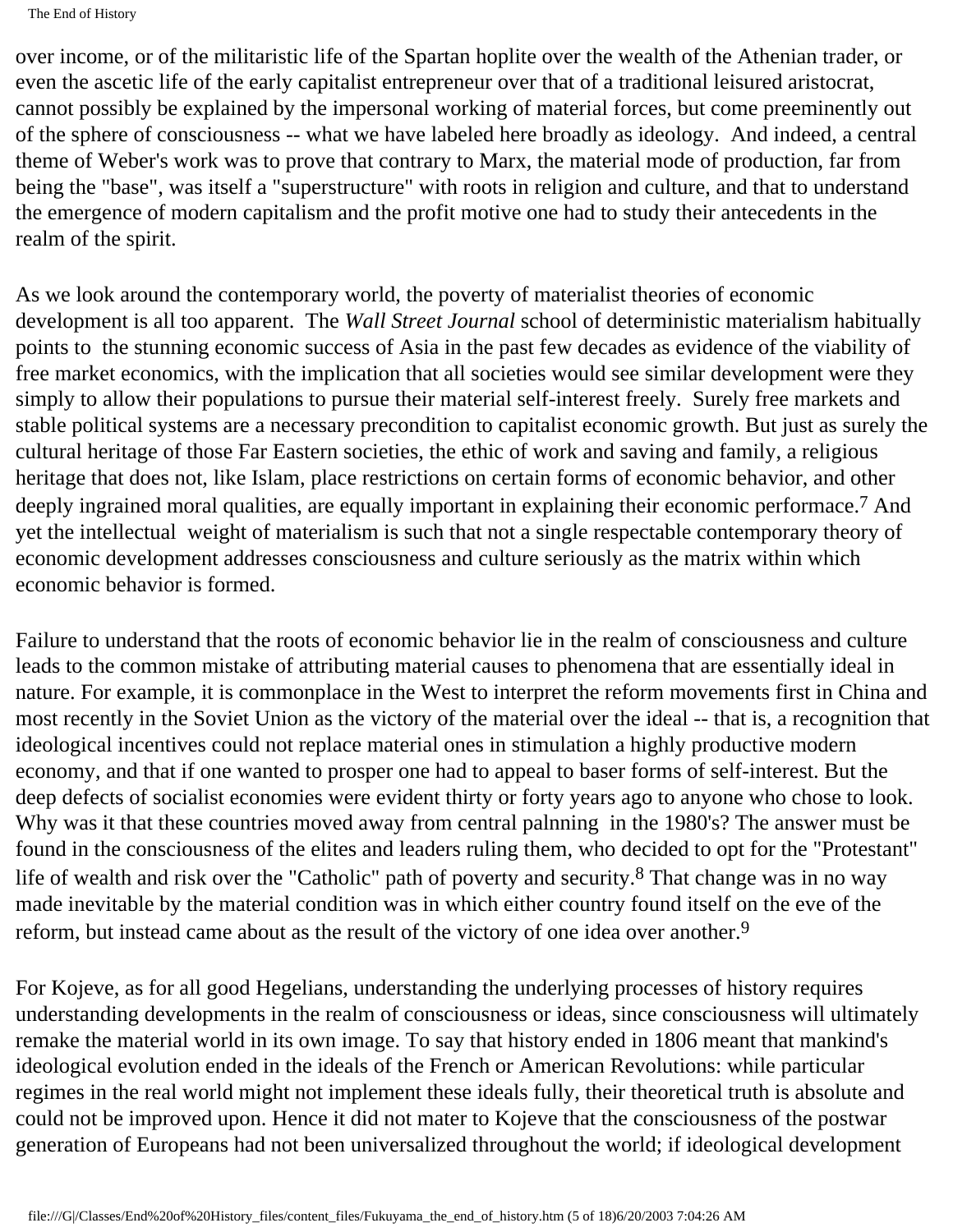The End of History

had in fact ended, the homogenous state would eventually become victorious throughtout the material world.

I have neither the space nor, frankly, the ability to defend in depth Hegel's radical idealist perspective. The issue is not whether Hegel's system was right, but whether his perspective might uncover the problematic nature of many materialist explanations we often take for granted. This is not to deny the role of material factors as such. To a literal minded idealist, human society can be built around any arbitrary set of principle regardless of their relationship to the material world. And in fact men have proven themselves able to endure the most extreme material hardships in the name of ideas that exist in the realm of the spirit alone, be it the divinity of cows or the nature of the Holy Trinity.<sup>10</sup>

But while man's very perception of the material world is shaped by his historical consciousness of it, the material world can clearly affect in return the viability of a particular state of consciousness. In particular, the spectacular abundance of advanced liberal economies and the infinitely diverse consumer culture made possible by them seem to both foster and preserve liberalism in the political sphere. I want to avoid the materialist determinism that says that liberal economics inevitably produces liberal politics, because I believe that both economics and politics presuppose an autonomous prior state of consciousness that makes them possible. But that state of consciousness that permits the growth of liberalism seems to stabilize in the way one would expect at the end of history if it is underwritten by the abundance of a modern free market economy. We might summarize the content of the universal homogenous state as liberal democracy in the political sphere combined with easy access to VCRs and stereos in the economic.

## *III*

Have we in fact reached the end of history? Are there, in other words, any fundamental "contradictions" in human life that cannot be resolved in the context of modern liberalism, that would be resolvable by an alternative political-economic structure? If we accept the idealist premises laid out above, we must seek an answer to this question in the realm of ideology and consciousness. Our task is not to answer exhaustively the challenges to liberalism promoted by every crackpot messiah around the world, but only those that are embodied in important social or political forces and movements, and which are therefore part of world history. For our purposes, it matters very little what strange thoughts occur to people in Albania or Burkina Faso, for we are interested in what one could in some sense call the common ideological heritage of mankind.

In the past century, there have been two major challenges to liberalism, those of fascism and of communism. The former<sup>11</sup> saw the political weakness, materialism, anomie, and lack of community of the West as fundamental contradictions in liberal societies that could only be resolved by a strong state that forged a new "people" on the basis of national excessiveness. Fascism was destroyed as a living ideology by World War II. This was a defeat, of course, on a very material level, but it amounted to a defeat of the idea as well. What destroyed fascism as an idea was not universal moral revulsion against it, since plenty of people were willing to endorse the idea as long as it seemed the wave of the future, but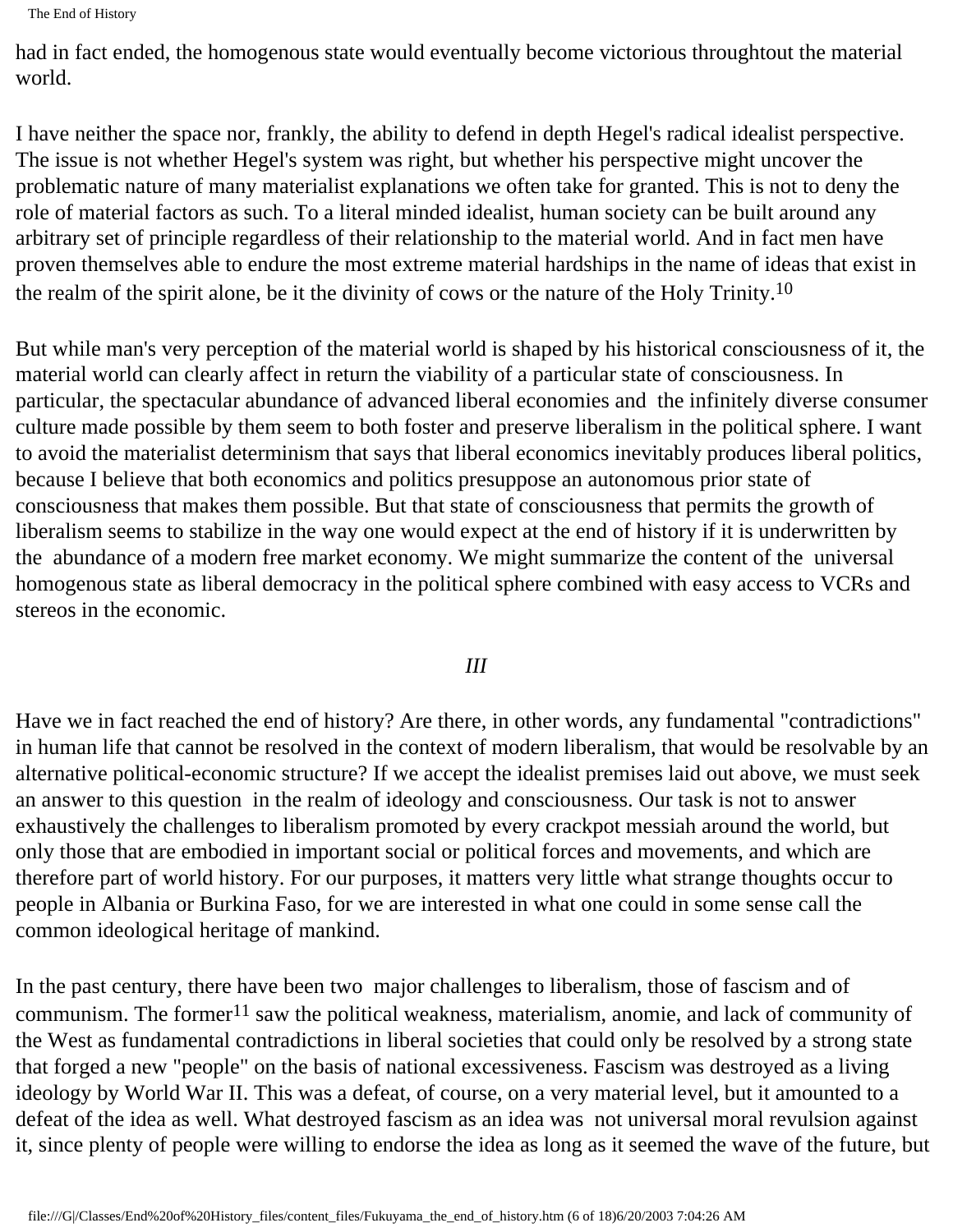The End of History

its lack of success. After the ear, it seemed to most people that German fascism as well as its other European and Asian variants were bound to self-destruct. There was no material reason why new fascist movements could not have sprung up again after the war in other locales, ut for the fact that expansionist ultranationalism, with its promise of unending conflict leading ot disastrous military defeat, had completely lost its appeal. The ruins of the Reich chancellory as well as the atomic bombs dropped on Hiroshima and Nagasaki killed this ideology on the level of consciousness as well as materially, and all of the proto-fascist movements spawned by the German and Japanese examples like the Peronist movement in Argentina or Subhas Chandra Bose's Indian National Army withered after the war.

The ideological challenge mounted by the other great alternative to liberalism, communism, was far more serious. Marx, speaking Hegel's language, asserted that liberal society contained fundamental contradiction that could not be resolved within its context, that between capital and labor, and this contradiction has constituted the chief accusation against liberalism ever since. But surely, the class issue has actually been successfully resolved in the West. As Kojeve (among others) noted, the egalitarianism of modern America represents the essential achievement of the classless society envisioned by Marx. This is not to say that there are not rich people and poor people in the United States, or that the gap between them has not grown in recent years. But the root causes of economic inequality do not have to do with the underlying legal and social structure of our society, which remains fundamentally egalitarian and moderately redistributionist, so much as with the cultural and social characteristics of the groups that make it up, which are in turn the historical legacy of premodern conditions. Thus black poverty in the United States is not the inherent product of liberalism, but is rather the "legacy of slavery and racism" which persisted long after the formal abolition of slavery.

As a result of the receding of the class issue, the appeal of communism in the developed Western world, it is safe to say, is lower today than any time since the end of the First World War. This can be measured in any number of ways: in the declining membership and electoral pull of the major European communist parties, and their overtly revisionist programs; in the corresponding electoral success of conservative parties form Britain and Germany to the United States and Japan which are unabashedly pro-market and antistatist; and in an intellectual climate whose most "advanced" members no longer believe that bourgeois society is something that ultimately needs to be overcome. This is to say that the opinions of progressive intellectuals in Western countries are not deeply pathological in any number of ways. But those who believe that the future must inevitably be socialist tend to be very old, or very marginal to the real political discourse of their societies.

One may argue that the socialist alternative was never terribly plausible for the North Atlantic world, and was sustained for the last several decades primarily by its success outside of this region. But it is precisely in the non-European world that one is not struck by the occurrence of major ideological transformations. Surely the most remarkable changes have occurred in Asia. Due to the strength and adaptability of the indigenous cultures there, Asia became a battleground for a variety of imported Western ideologies cultures there, Asia became a battleground for a variety of imported Western ideologies early in this century. Liberalism in Asia was a very weak reed in the period after World War I; it is easy today to forget how gloomy Asia's political future looked as recently as ten or fifteen years ago. It is easy to forget as well how momentous the outcome of Asian ideological struggles seemed fore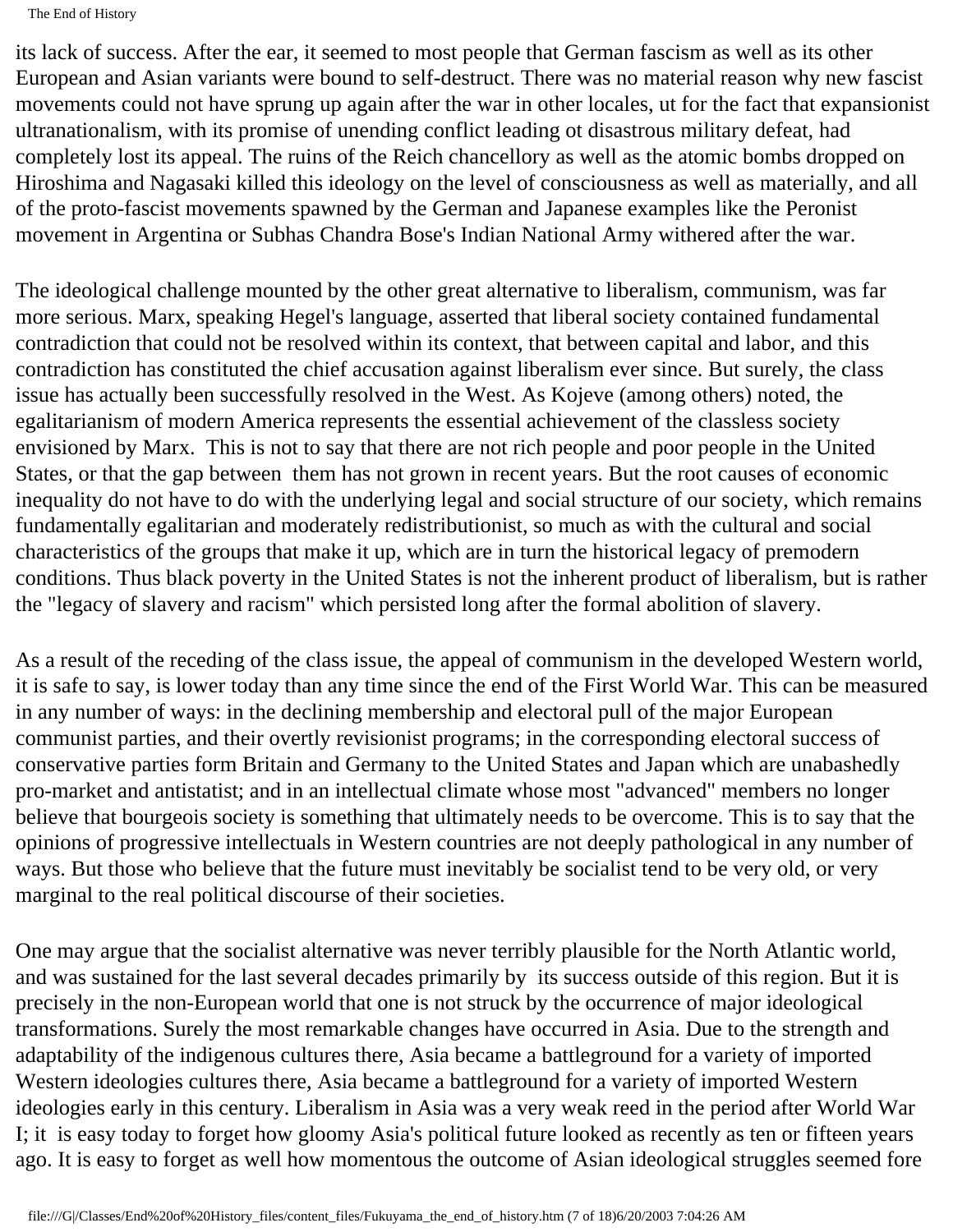The End of History

world political development as a whole.

The first Asian alternative to liberalism to be decisively defeated was the fascist one represented by Imperial Japan. Japanese fascism (like its German version) was defeated by the force of American arms in the Pacific war, and liberal democracy was imposed on Japan by a victorious United States. Western capitalism and political liberalism when transplanted to Japan were adapted and transformed by the Japanese in such a way as to be scarcely recognizable.<sup>12</sup> Many Americans are now aware that Japanese industrial organization is very different from that prevailing in the United States or Europe, and it is questionable what relationship the factional maneuvering that takes place with the governing Liberal Democratic Party bears to democracy. Nonetheless, the very fact that the essential elements of economic and political liberalism have been so successfully grafted onto uniquely Japanese traditions and institutions guarantees their survival in the long run. More important is the contribution that Japan has become both a symbol and a underpinning of the universal homogenous state. V.S. Naipaul traveling in Khomeini's Iran shortly after the revolution noted the omnipresent signs advertising the products of Sony, Hitachi, and JVC, whose appeal remained virtually irresistible and gave the lie to the regime's pretensions of restoring a state based on the rule of he *Shariah.* Desire for access to the consumer culture, created in large measure by Japan, has played a crucial role in fostering the spread of economic liberalism throughout Asia, and hence in promoting political liberalism as well.

The economic success of the other newly industrializing countries (NICs) in Asia following on the xample of Japan is by now a familiar story. What is important from a Hegelian standpoint is that political liberalism has been following economic liberalism, more slowly than many had hoped but with seeming inevitability. Here again we see the victory of the idea of the universal homogenous state. South Korea had developed into a modern, urbanized society with an increasingly large and well-educated middle class that could not possibly be isolated from the larger democratic trends around them. Under these democratic trends around them. Under these circumstances it seemed intolerable to a large part of this population that it should be ruled by an anachronistic military regime while Japan, only a decade or so ahead in economic terms, had parliamentary institutions for over forty years. Even the former socialist regime in Burma, which for so many decades existed in dismal isolation from the larger trends dominating Asia, was buffeted in the past year by pressures to liberalize both its economy and political system. It is said that unhappiness with strongman Ne Win began when a senior Burmese officer went to Singapore for medical treatment and broke down crying when he saw how far socialist Burma had been left behind by it ASEAN neighbors.

But the power of the liberal idea would seem much less impressive if it had not infected the largest and oldest culture in Asia, China. The simple existence of communist China created an alternative if it had not infected the largest and oldest culture in Asia, China. The simple existence of communist China created an alternative pole of ideological attraction, and as such constituted a threat to liberalism. But the past fifteen years have seen an almost total discrediting of Marxism-Lenisnism as an economic system. Beginning with the famous third plenum of the Tenth Central Committee in 1978, the Chinese Communist party set about decollectivizing agriculture for the 800 million Chinese who still lived in the countryside. The role of the state in agriculture was reduced to that of a tax collector, while production of consumer goods was sharply increased in order to five peasants a taste of the universal homogenous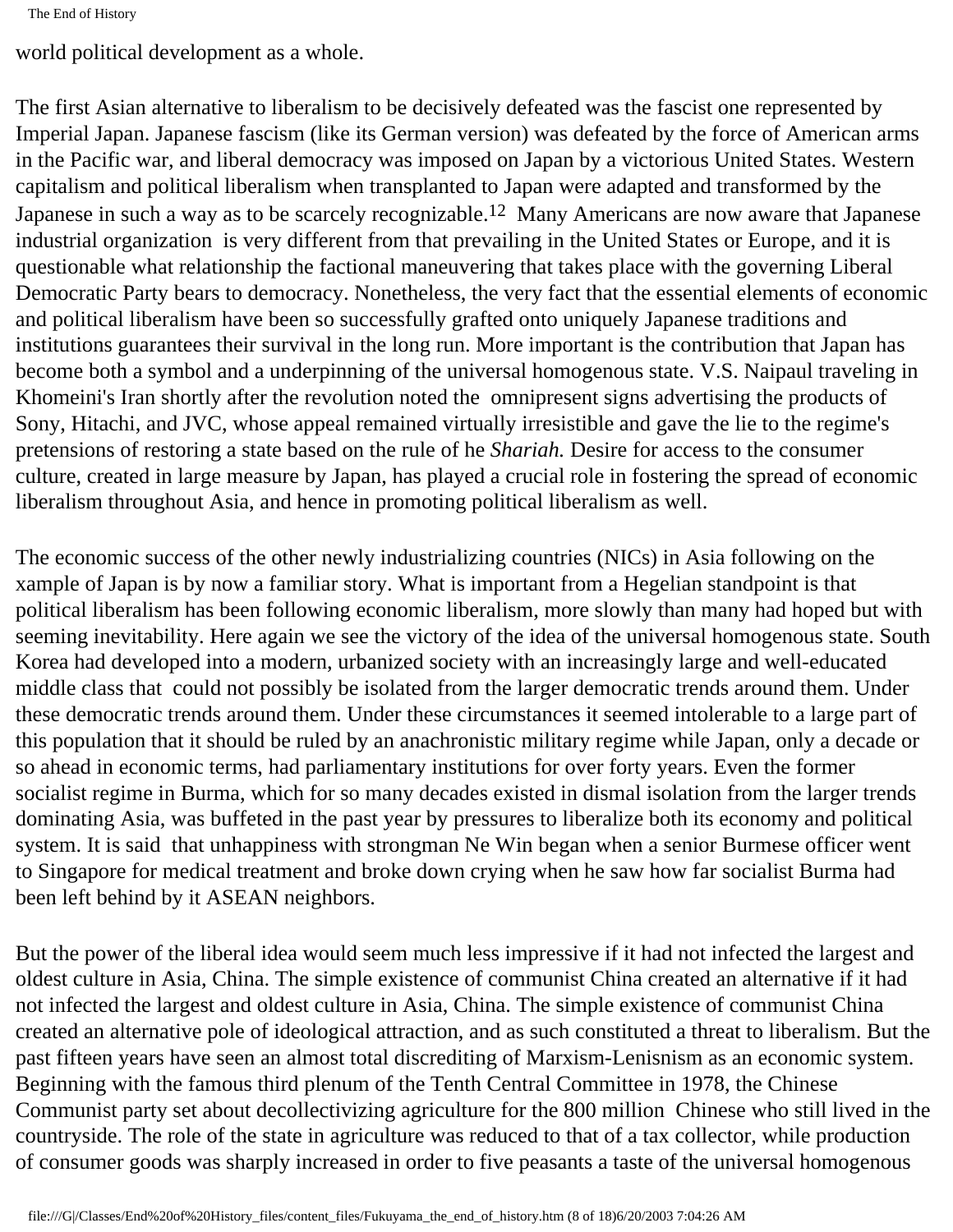The End of History

state and thereby an incentive to work. The reform doubled Chinese grain output in only five years, and in the process created for Deng Xiao-ping a solid political base from which he was able to extend the reform to other parts of the economy. Economic statistic do not begin to describe the dynamism, initiative, and openness evident in China since the reform began.

China could not now be described in anyway as a liberal democracy. At present, no more than 20 percent o fits economy has been marketed, and most importantly it continues to be ruled by a selfappointed Communist party which has given no hint of wanting to devolve power. Deng has made none of Gorbachev's promises regarding democratization of the political system and there is no Chinese equivalent of *glasnost.* The Chinese leadership has in fact been much more circumspect in criticizing Mao and Maoism than Gorbachev with respect to Brezhnev and Stalin, and the regime continues to pay lip service to Marxism-Leninism as its ideological underpinning. But anyone familiar with the outlook and behavior of the new technocratic elite now governing China knows the Marxism and ideological principle have become virtually irrelevant as guides to policy, and that bourgeois consumerism has a real meaning in that country for the first time since the revolution. The various slowdowns in the pace of reform, the campaigns against "spiritual pollution" and crackdowns on political dissent are more properly seen as tactical adjustments made in the process of managing what is an extraordinarily difficult political transition. By ducking the question of political reform while putting the economy on a new footing, Deng has managed to avoid the breakdown of authority that has accompanied Gorbachev's *perestroika*. Yet the pull of the liberal idea continues to be very strong as economic power devolves and the economy becomes more open to the outside world. There are currently over 20,000 chinese students studying in the U.S. and other Western countries, almost all of them of children of the Chinese elite. It is hard to believe that when they return home to run the country they return home to run the country they will be content for China to be the only country in Asia unaffected by the larger democratizing treat. The student demonstrations in Beijing that broke out first in December 1986 and recurred recently on the occasion of HU Yao-bang's death were only the beginning of what will inevitably be mounting pressure for change in the political system as well.

What is important about China from the standpoint of world history is not the present state of the reform or even its future prospects. The central issue is the fact that the People's Republic of China can no longer act as a beacon for illiberal forces around the world, whether they be guerrillas in some Asian jungle or middle class students in Paris. Maoism, rather than being the pattern for Asia's future, became an anachronism, and it was the mainland Chinese who in fact were decisively influenced by the prosperity and dynamism of their overseas co-ethnics -- the ironic ultimate victory of Taiwan.

Important as these changes in China have been, however, it is developments in the Soviet Union -- the original "homeland of the world proletariat" -- that have put the final nail in the coffin of the Marxist Leninist alternative to liberal democracy. It should be clear that in terms of formal institutions, not much has changed in the four years since Gorbachev has come to power: Free markets and the cooperative movement represent only a small part of the Soviet economy, which remains centrally planned; the political system is still dominated by the Communist party, which has only begun to democratize internally and to share power with other groups; the regime continues to assert that it is seeking only to modernize socialism and that its ideological basis remains Marxism-Leninism; and, finally, Gorbachev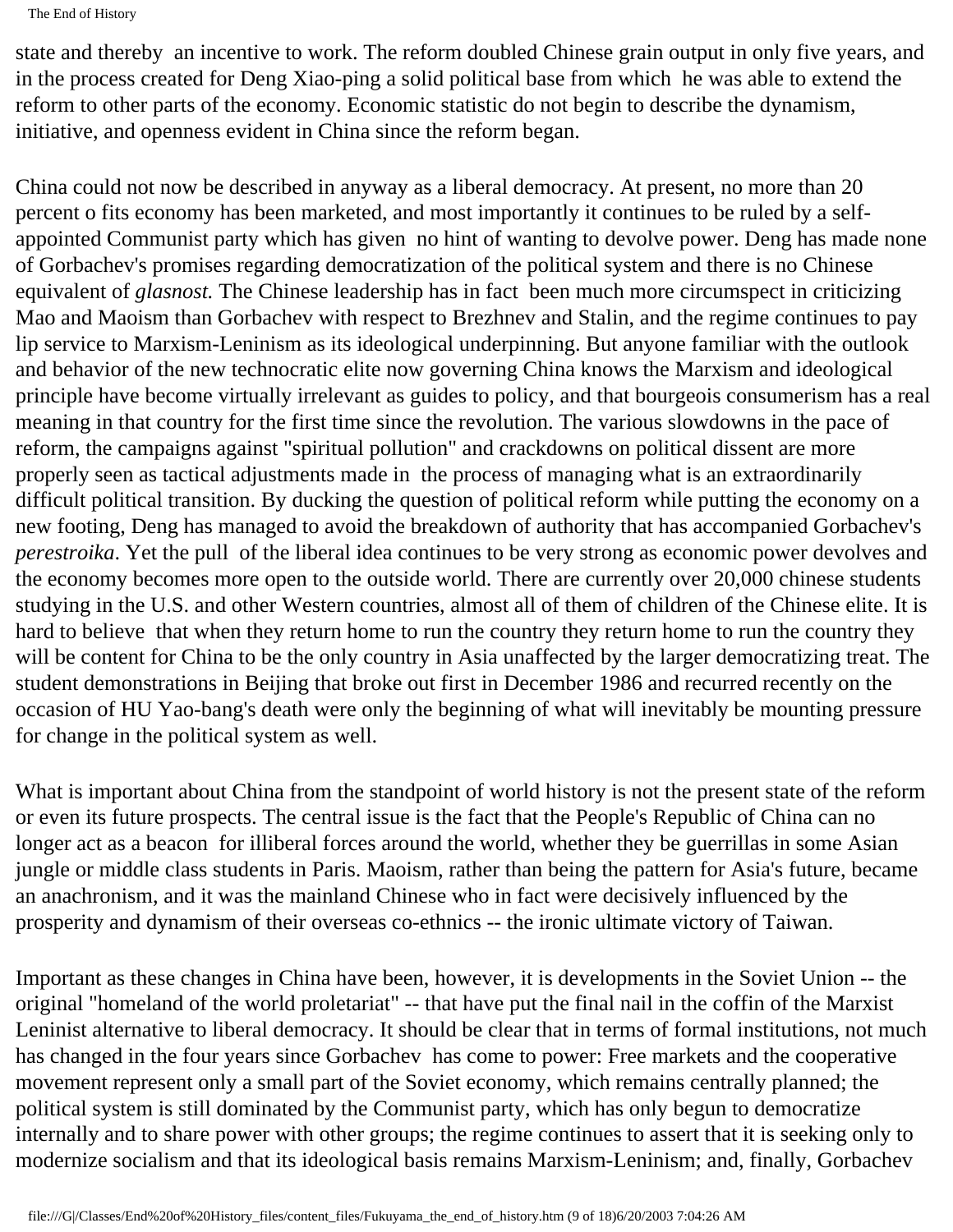The End of History

faces a potentially powerful conservative opposition that could undo many of the changes that have taken place to date. Moreover, it is hard to be too sanguine about the chances for success of Gorbachev's proposed reforms, either in the sphere of economics or politics. But my purpose here is not to analyze events in the short-term, or to make predictions for policy purposes, but to look at underlying trends in the sphere of ideology and consciousness. And in that respect, it is clear that an astounding transformation has occurred.

Emigres from the Soviet Union have been reporting for at least the last generation now that virtually nobody in that country truly believed in Marxism-Leninism any longer, and that this was nowhere more true than in the Soviet elite, which continued to mouth Marxist slogans out of sheer cynicism. The corruption and decadence of the late Brezhnev-era Soviet state seemed to matter little, however, for as long as the state itself refused to throw into question any of the fundamental principles underlying Soviet society, the system was capable of functioning adequately out of sheer inertia and could even muster some dynamism in the realm of foreign and defense policy. Marxism-Leninism was like a magical incantation which, however absurd and devoid of meaning, was the only common basis on which the elite could agree to rule Soviet society.

What has happened in the four years since Gorbachev's coming to power is a revolutionary assault on the most fundamental institutions and principles of Stalinism, and their replacement by other principles which do not amount to liberalism *per se* but whose only connecting thread is liberalism, This is most evident in the economic sphere, where the reform economists around Gorbachev have become steadily more radical in their support for free markets, to the point where some like Nikolai Shmelev do not mind being compared in public to Milton Friedman. There is a virtual consensus among the currently dominant school of Soviet economists now that central planning and the command system of allocation are the root cause of economic inefficiency, and that if the Soviet system is ever to heal itself, it ust permit free and decentralized decision-making with respect to investment, labor, and prices. After a couple of initial years of ideological confusion, theses principle have finally been incorporated into policy with the promulgation of new laws on enterprise autonomy, cooperatives, and finally in 1988 on lease arrangements and family farming. There are, of course, a number of fatal flaws in the current implementation of the reform, most notably the absence of a thoroughgoing price reform. But the problem is no longer a *conceptual* one: Gorbachev and his lieutenants seem to understand the economic logic of marketization well enough, but like the leaders of a Third World country facing the IMF, are afraid of the social consequences of ending consumer subsidies and other forms of dependence on the state sector.

In the political sphere, the proposed changes to the Soviet constitution, legal system, and party rules amount to much less than the establishment of a liberal state. Gorbachev has spoken of demo- cratization primarily in the sphere of internal party affairs, and has shown little intention of ending the Communist party's monopoly of power; indeed, the political reform seeks to legitimize and therefore strengthen the CPSU's rule.13 Nonetheless, the general principles underlying many of the reforms -- that the "people" should be truly responsible for their own affairs, that higher political bodies should be answerable to lower ones, and not vice versa, that the rule of law should prevail over arbitrary police actions, with separation of powers and an independent judiciary, that there should be legal protection for property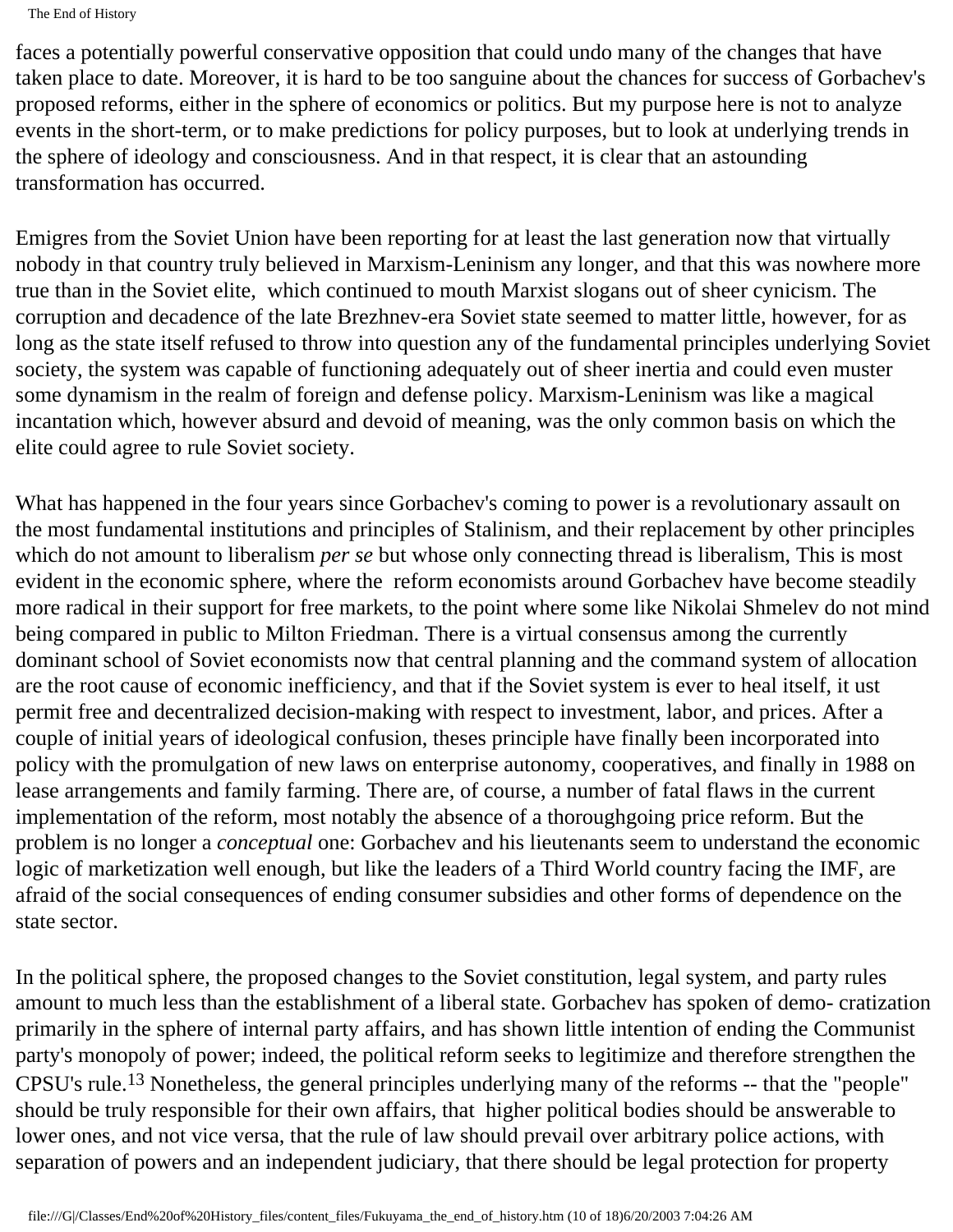The End of History

rights, the need for open discussion of public issues and the right of public dissent, the empowering of the Soviets as a forum in which the whole Soviets as a forum in which the whole Soviet people can participate, and of a political culture that is more tolerant and pluralistic -- come from a source fundamentally alien to the USSR's Marxist-Leninist tradition, even if they are incompletely articulated and poorly implemented in practice.

Gorbachev's repeated assertions that he is doing no more than trying to restore the original meaning of Leninism are themselves a kind of Orwellian doublespeak. Gorbachev and his allies have consistently maintained that intraparty democracy was somehow the essence of Leninism, and that the various liberal practices of open debate, secret ballot elections, and rule of law were all part of the Leninist heritage, corrupted only later by Stalin. While almost anyone would look good compared to Stalin, drawing so sharp a line between Lenin and his successor is questionable. The essence of Lenin's democratic centralism was centralism, not democracy; that is, the absolutely rigid, monolithic, and disciplined dictatorship of a hierarchically organized vanguard Communist party, speaking in the name of the *demos*. All of Lenin's vicious polemics against Karl Kautsky, Rosa Luxemburg, and various other Menshevik and Social Democratic rivals, not to mention his contempt for "bourgeois legality" and freedoms, centered around his profound conviction that a revolution could not be successfully made by a democratically run organization.

The Soviet Union could in no way be described as a liberal or democratic country now, nor do I think that it is terribly likely that *perestroika* will succeed such that the label will be thinkable any time in the near future. But at the end of history it is not necessary that all societies become successful liberal societies, merely that they end their ideological pretensions of representing different and higher forms of human society. And in this respect I believe that something very important has happened in the Soviet Union in the past few years: the criticisms of the Soviet system sanctioned by Borbachev have been so thorough and devastating that there is very little chance of going back to either Stalinism or Brezhnevism, in any simple way. Gorbachev has finally permitted people to say what they had privately understood for many years, namely, that the magical incantation of Marxism-Leninism were nonsense, that Soviet socialism was not superior to the West in any respect but was in fact a monumental failure. The conservative opposition in the USSR, consisting both of simple workers afraid of unemployment and inflation and of party officials fearful of losing their jobs and privileges, is outspoken and may be strong enough to force Gorbachev's ouster in the next few years. But what both groups desire is tradition, order, and authority; they manifest no deep commitment to Marxism-Leninism, except insofar as they have invested much of their own lives in it. <sup>14</sup> For authority to be restored in the Soviet Union after Gorbachev's demolition work, it must be on the basis of some new and vigorous ideology which has not yet appeared on the horizon.

If we admit for the moment that the fascist and communist challenges to liberalism are dead, are there any other ideological competitors left? Or put another way, are there contradictions in liberal society beyond that of class that are n ot resolvable? Two possibilities suggest themselves, those of religion and nationalism.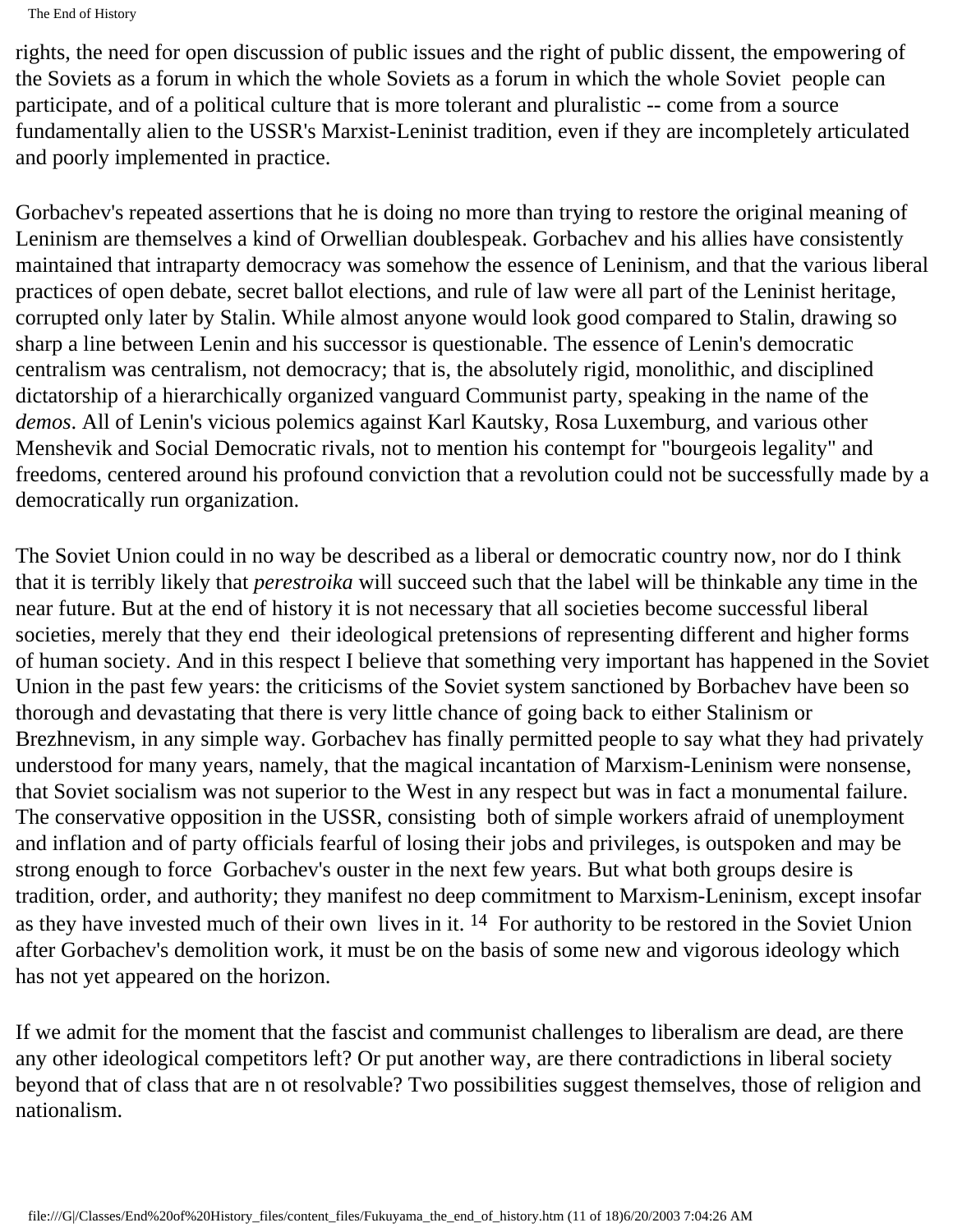The End of History

The rise of religious fundamentalism in recent years within the Christian, Jewish, and Muslim traditions has been widely noted. One is inclined to say that the revival of religion in some way attests to a broad unhappiness with the impersonality and spiritual vacuity of liberal consumerist societies. Yet while the emptiness at the core of ideology -- indeed, a flaw that one does not need the perspective of religion to recognize15 -- it is not at all clear that it is remediable through politics. Modern liberalism itself was historically a consequence of the weakness of religiously-based societies which, falling to agree on the nature of the good life, could not provide even the minimal preconditions of peace and stability. In the contemporary world only Islam has offered a theocratic state as a political alternative to both liberalism and communism. But the doctrine has little appeal for non-Muslims, and it is hard to believe that the movement will take on any universal significance. Other less organized religious impulses have been successfully satisfied within the sphere of personal of personal life that is permitted in liberal societies.

The other major "contradiction" potentially unresolvable by liberalism is the one posed by nationalism and other forms of racial and ethic consciousness. It is certainly true that a very large degree of conflict since the Battle of Jena has had its roots in nationalism. Two cataclysmic world wars in this century have been spawned by the nationalism of the developed world in various guises, and if those passions have been muted to a certain extent in postwar Europe, they are still extremely powerful in the Third World. Nationalism has been a threat to liberalism historically in Germany, and continues to be one in isolated parts of "post-historical" Europe life Northern Ireland.

But it is not clear that nationalism represents an irreconcilable contradiction in the heart of liberalism. In the first place, nationalism is not one single phenomenon but several, ranging from mild cultural nostalgia to the highly organized and elaborately articulated doctrine of National Socialism. Only systematic nationalism of the latter sort cant qualify as a formal ideology on the level of liberalism or communism. The vast majority of the world's nationalist movements do not have a political program beyond the negative desire of independence from some other group or people, and do not offer anything like a comprehensive agenda for socio-economic organization. As such, they are compatible with doctrines and ideologies that do offer such agendas. While they may constitute a source of conflict for liberal societies, this conflict does not arise from liberalism itself so much as from the fact that the liberalism in question is incomplete. Certainly a great deal of the world's ethnic and nationalist tension can be explained in terms of peoples who are forced to live in unrepresentative political systems that they have not chosen.

While it is impossible to rule out the sudden appearance of new ideologies or previously unrecognized in liberal societies, then, the present world seems to confirm that the fundamental principles of sociopolitical organization have not advanced terribly far since 1806. Many of the wars and revolutions fought since that time have been undertaken in the name of ideologies which claimed to be more advanced than liberalism, but whose pretensions were ultimately unmasked by history. In the meantime, they have helped to spread the universal homogenous state to the point where it could have a significant effect on the overall character of international relations.

*IV*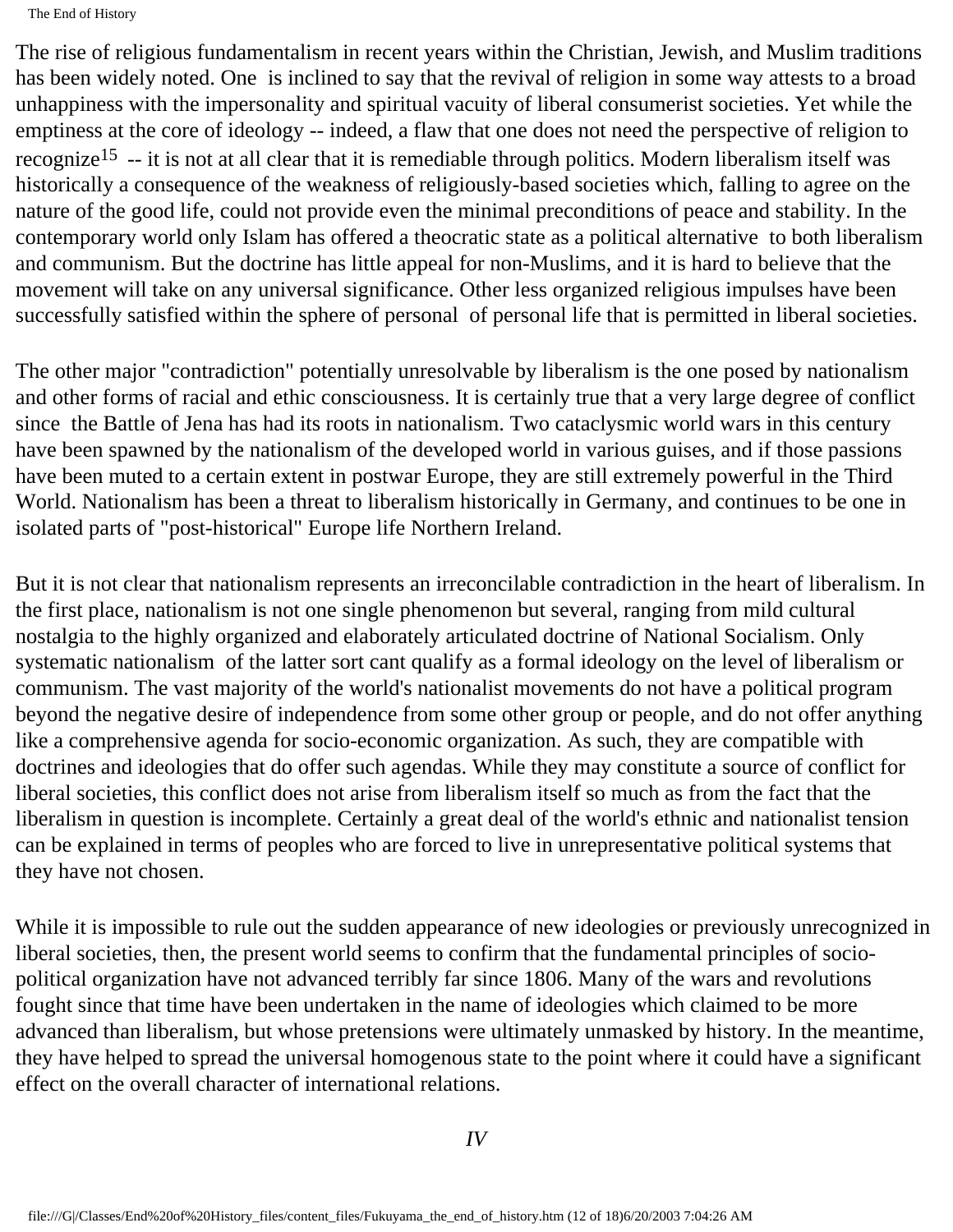The End of History

What are the implications of the end of history for international relations? Clearly, the vast bulk of the Third World remains very much mired in history, and will be a terrain of conflict for many years to come. But let us focus for the time being on the larger and more developed states of the world who after all account for the greater part of world politics. russia and China are not likely to join the developed nations of the West as liberal societies any time in the foreseeable future, but suppose for a moment that Marxism-Leninism ceases to be a factor driving the foreign policies of these states -- a prospect which, if not yet here, the last few years have made a real possibility. How will the overall characteristics of a de-ideologized world differ from those of the one with which we are familiar at such a hypothetical juncture?

The most common answer is -- not very much. For there is a very widespread belief among many observers of international relations that underneath the skin of ideology is a hard core of great power national interest that guarantees a fairly high level of competition and conflict between nations. Indeed, according to one academically popular school of international relations theory, system as such, and to understand the prospects for conflict one must look at he shape of the system -- for example, whether it is bipolar or multipolar -- rather than at the specific character of the nations and regimes that constitute it. This school in effect applies a Hobbesian view of politics to international relations, and assumes that aggression and insecurity are universal characteristics of human societies rather than the product of specific historical circumstances.

Believers in this line of thought take the relations that existed between the participants in the classical nineteenth century European balance of power as a model for what a deideologized contemporary world would look lie. Charles Krauthammer, for example, recently explained that if as a result of Gorbachev's reforms the USSR is shorn of Marxist-Leninist ideology, its behavior will revert to that of nineteenth century imperial Russia.16 While he finds this more reassuring that the threat posed by a communist Russia, he implies that here will still be a substantial degree of competition and conflict in the international system, just as there was say between Russia and Britain or Wilhelmine Germany in the last century. This is, or course, a convenient point of view for people who want to admit that something major is changing in the Soviet Union, but do not want to accept responsibility for recommending the radical policy redirection implicit in such a view. But is it true?

In fact, the notion that ideology is a superstructure imposed on a substratum of permanent great power interest is a highly questionable proposition. For the way in which any state defines its national interest is not universal but rests on some kind of prior ideological basis, just as we saw that economic behavior is determined by a prior state of consciousness. In this century, states have adopted highly articulated doctrines with explicit foreign policy agendas legitimizing expansionism, like Marxism-Leninism or National Socialism.

The expansionist and competitive behavior of nineteenth century Europeans states rested on no less ideal a basis; it just so happened that the ideology driving it was less explicit than the doctrines of the twentieth century. For one thing, most "liberal" European societies were illiberal insofar as they believed in the legitimacy of imperialism, that is, the right of one nation to rule over other nations without regard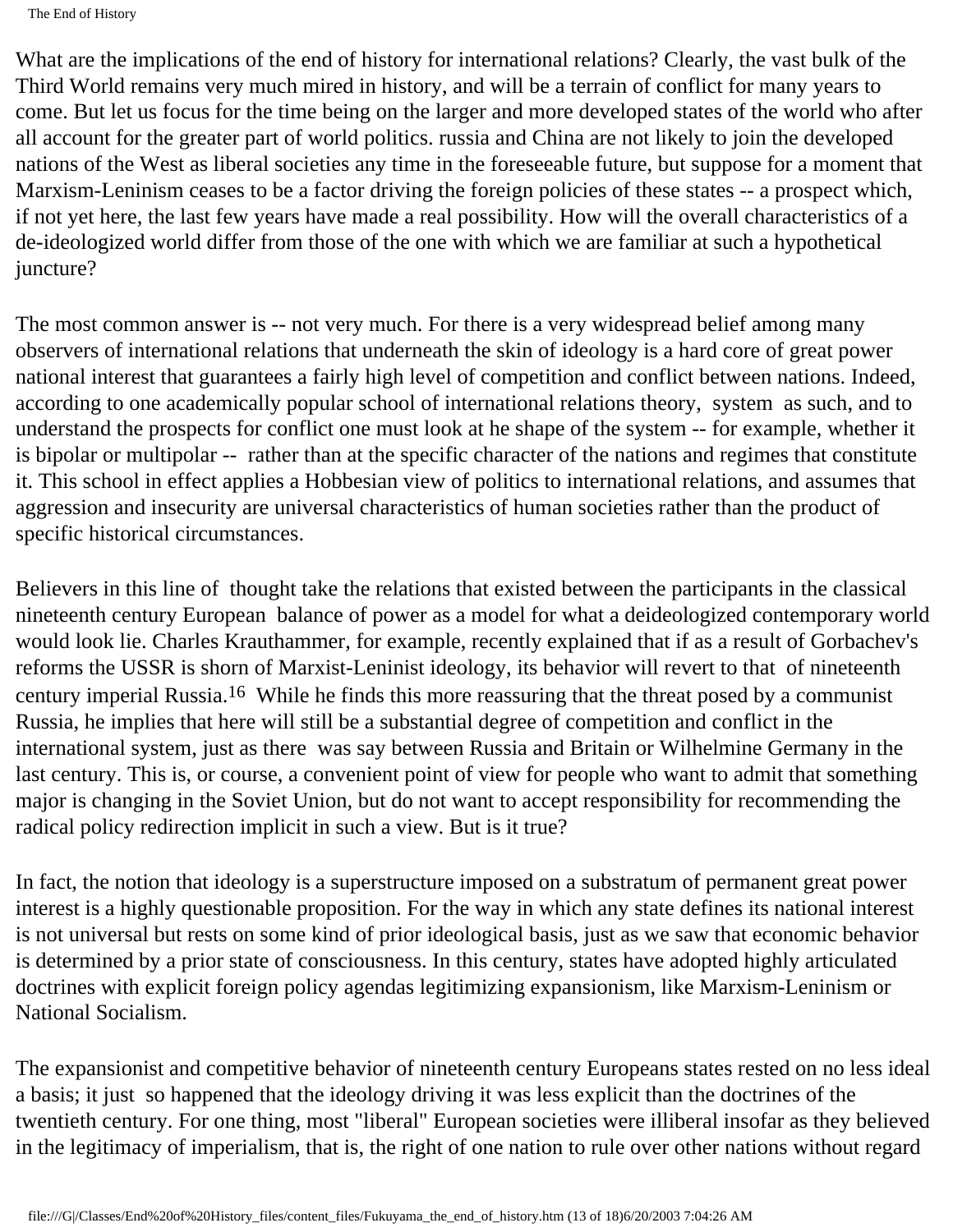The End of History

for the wishes of the ruled. The justifications for imperialism varied from nation to nation, from a crude belief in the legitimacy of force, particularly when applied to non-Europeans, to the White Man's Burden and Europe's Christianizing mission, to the desire to give people of color access to the culture of Rabelais and Moliere. But whatever the particular ideological basis, every "developed" country believed in the acceptabitlity of higher civilizations ruling lower ones- including, incidentally, the United States with regard to the Philippines. This led to a drive for pure territorial aggrandizement in the latter half of the century and played no small role in causing the Great War.

The radical and deformed outgrowth of nineteenth-century imperialism was German fascism, and ideology which justified Germany's right not only to rule over non-European peoples, but over all non German ones. But in retrospect it seems that Hitler represented a diseased by-path in eh general course of European development, and since his fiery defeat, the legitimacy of any kind of territorial aggrandizement has been thoroughly discredited.<sup>17</sup> Since the Second World War, European nationalism has been deranged and shorn of any real relevance to foreign policy, with the consequence that the nineteenth century model of great power behavior has become a serious anachronism. The most extreme form of nationalism that any Western European state has mustered since 1945 has been Gaullism, whose self-assertion has been confined largely to the realm of nuisance politics and culture. International life for the part of the world that has reached the end of history is far more preoccupied with economics than with politics or strategy.

The developed states of the West do maintain defense establishments and in the postwar period have competed vigorously for influence to meet a worldwide communist threat. This behavior has been driven, however, by an external threat from states that possess overtly expansionist ideologies, and would not exit in their absence. To take the "neo-realist" theory seriously, one would have to believe that "natural" competitive behavior would reassert itself among the OECD states were Russia and China to disappear from the face of the earth. That is, West Germany and France would arm themselves against each other as they did in the 1930's, Australia and New Zealand would send military advisers to block each others' advances in Africa, and the U.S. - Canadian border would become fortified. Such a prospect is, of course, ludicrous: minus Marxist-Leninist ideology, we are far more likely to see the "Common Marketization" of world politics than the disintegration of the EEC into nineteenth century competitiveness. Indeed, as our experience in dealing with Europe on matters such as terrorism or Libya prove, they are much further gone than we down the road that denies the legitimacy of the use of force in international politics, even in self-defense.

The automatic assumption that Russia shorn of its expansionist communist ideology should pick up where the czars left off just prior to the Bolshevik Revolution is therefore a curious one. It assumes that the evolution of human consciousness has stood still in the meantime, and that the Soviets, while picking up currently fashionable ideas in the realm of economics, will return to foreign policy views a century out of date in the rest of Europe. This is certainly not what happened to China after it began its reform process. Chinese competitiveness and expansionism on the world scene have virtually disappeared: Beijing no longer sponsors Maoist insurgencies or tries to cultivate influence in distant Africa countries as it did in the 1960's. This is not to say that there are not troublesome aspects to contemporary Chinese foreign policy, such as the reckless sale of ballistic missile technology in the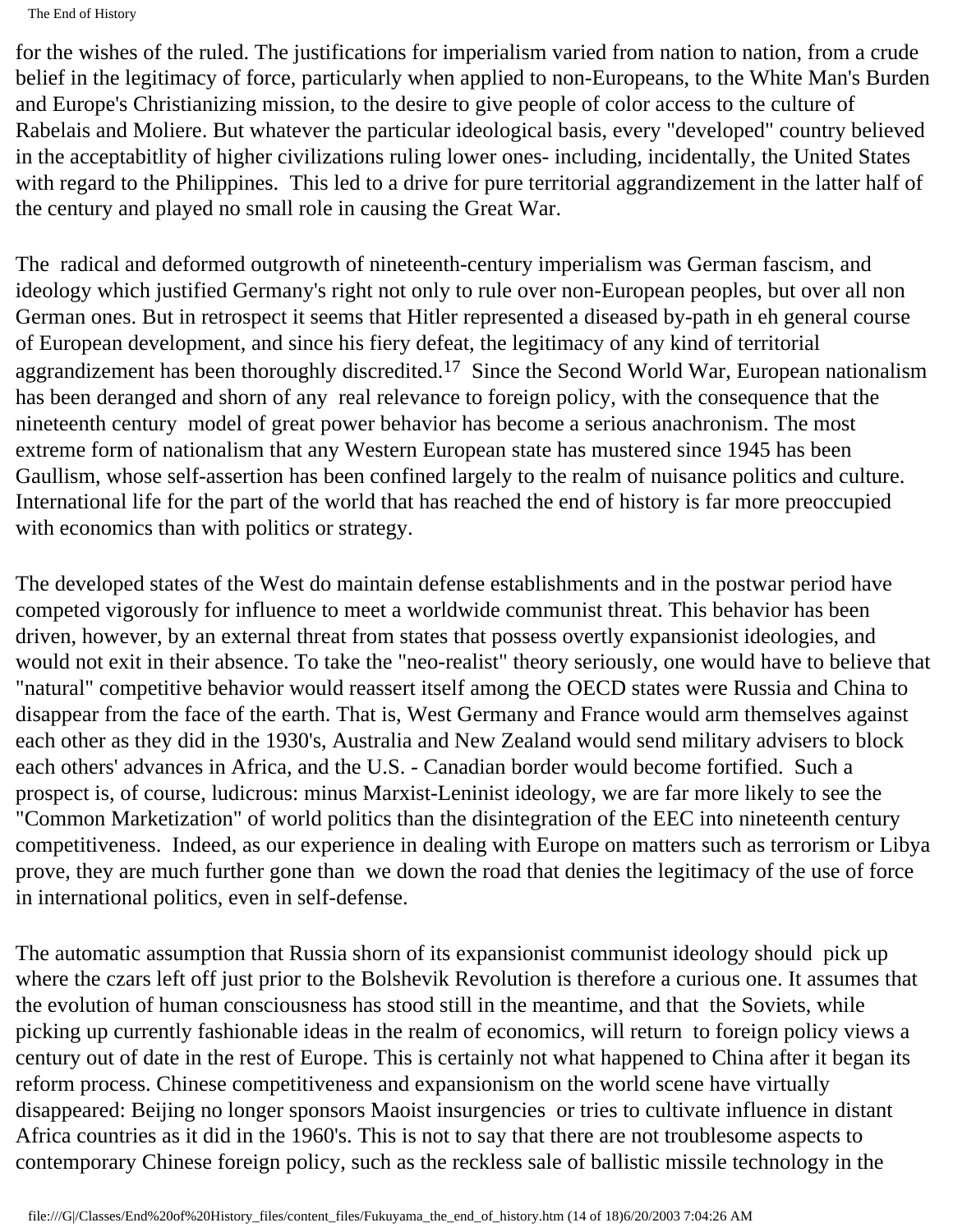The End of History

Middle East; and the PRC continues to manifest traditional great power behavior in its sponsorship of the Khmer Rouge against Vietnam. But the former is explained by commercial motives and the latter is a vestige of earlier ideologically based rivalries. The new China far more resembles Gaullist France tan pre World War I Germany.

The real question for the future, however, is the degree to which Soviet elites have assimilated the consciousness of the universal homogenous state that is post Hitler Europe. From their writings and from my own personal contacts with them, there is no question in my mind that the liberal Soviet intelligentsia rallying around Gorbachev has arrived at the end-of-history view in a remarkably short time, due in no small measure to the contacts they have had since the Brezhnev era with the larger European civilization around them, "New political thinking," the general rubric for their views, describes a world dominated by economic concerns, in which there are no ideological grounds for major conflict between nations, and in which, consequently, the use of military force becomes less legitimate. As Foreign Minister Shevardnadze put it in mid-1988: The struggle between two opposing systems is no longer a determining tendency of the present-day era. At the modern stage, the ability to build up material wealth at an accelerated rate on the basis of front-ranking science and high level techniques and technology, and to distribute it fairly, and through joint efforts to restore and protect the resources necessary for mankind's survival acquires decisive imporatnace.18

The post historical consciousness represented by "new thinking" is only one possible future for the Soviet Union, however. There has always been a very strong current of great Russian chauvinism in the Soviet Union, which has found freer expression since the advent of glasnost. It may be possible to return to traditional Marxism-Leninism for a while as a simple rallying point for those who want to restore the authority that Gorbachev has dissipated. But as in Poland, Marxism-Leninism is dead as a mobilizing ideology: under its banner people cannot be made to work harder, and its adherents have lost confidence in themselves. Unlike the propagators of traditional Marxism-Leninism, however, ultranationalsits in the USSR believe in their Slavophile cause passionately, and one gets the sense that the fascist alternative is not one that has played itself out entirely there.

The Soviet Union, then, is at a fork in the road: it can start down the path that was staked out by Western Europe forty-five years ago, a path that most of Asia has followed, or it can realize its own uniqueness and remain stuck in history. The choice it makes will be highly important for us, given the Soviet Union's size and military strength, for that power will continue to preoccupy us and slow our realization that we have already emerged on the other side of history.

The passing of Marxism-Leninism first from China and than from the Soviet Union will mean its death as a living ideology of world historical significance. For while there may be some isolated true believers left in places like Managua, Pyongyang, or Cambridge, Massachusetts, the fact that there is not a single large state in which it is a going concern undermines completely its pretensions to being in the vanguard of human history. And the death of this ideology means the growing "Common Marketization" of international relations, and the diminution of the likelihood of large-scale conflict between states.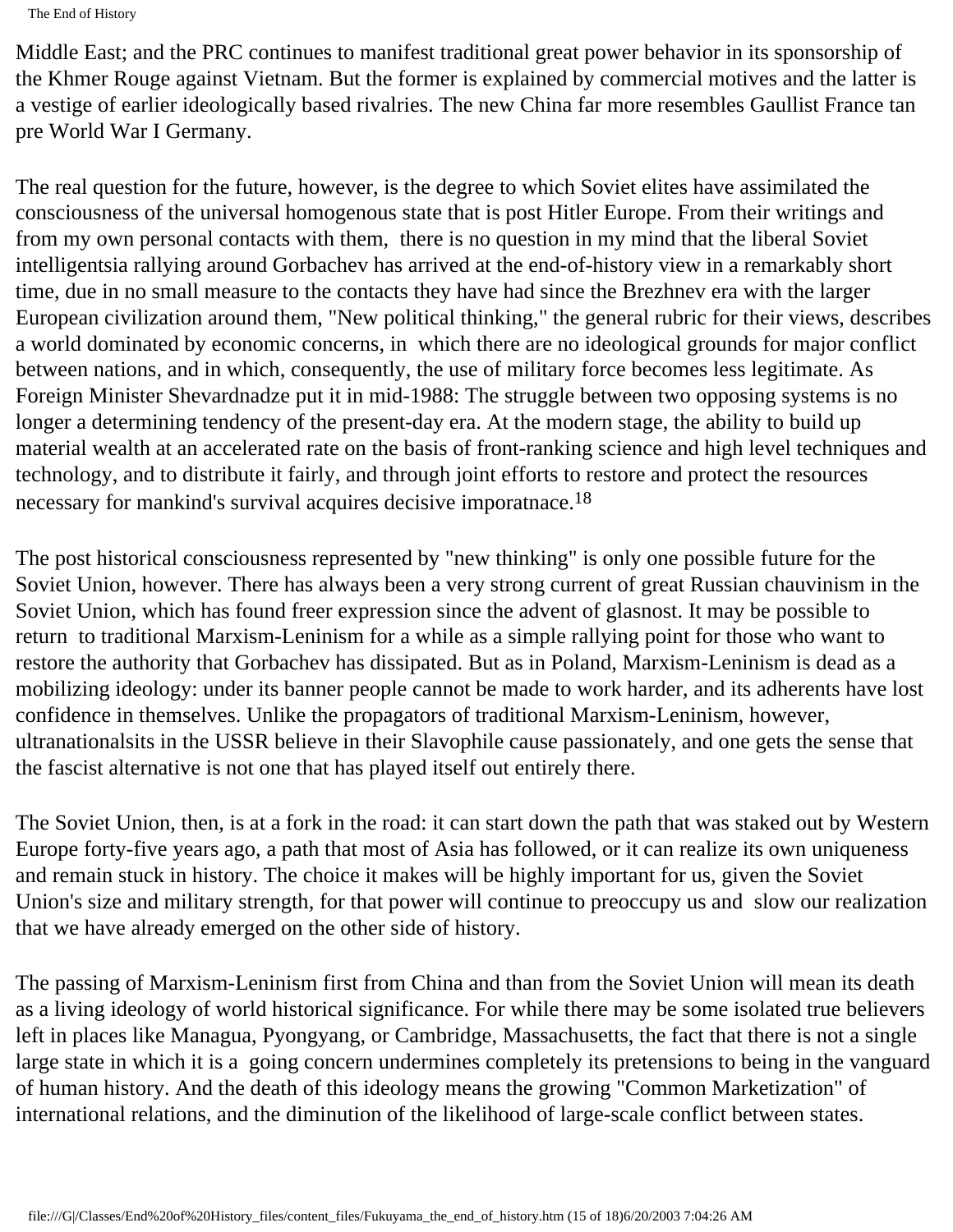The End of History

This does not by any means imply the end of international conflict per se. For the world at that point would be divided between a part that was historical and a part that was post historical. Conflict between states sill in history, and between those states and those at the end of history, would still be possible. There would still be a high and perhaps rising level of ethic and nationalist violence, since those are impulses incompletely played out, even in parts of he post historical world. Palestinians and Kurds, Sikhs and Tamils, Irish Catholics and Walloons, Armenians and Azeris, will continue to have their unresolved grievances. This implies that terrorism and wars of national liberation will continue to be an important item on the international agenda. But large-scale conflict must involve large states still caught in the grip of history, and they are what appear to be passing form he scene.

The end of history will be a very sad time. The struggle for recognition, the willingness to risk one's life for a purely abstract goal, the worldwide ideological struggle that called forth daring, courage, imagination, and idealism, will be replaced by economic calculation, the endless solving of technical problems, environmental concerns, and the satisfaction of sophisticated consumer demands. In the post historical period there will be neither art nor philosophy, just the perpetual care taking of he museum of human history. I can feel in myself, and see in others around me, a powerful nostalgia for the time when history existed. Such nostalgia, in fact, will continue to fuel competition and conflict even in the post historical world for some time to come. Even though I recognize its inevitability, I have the most ambivalent feelings for the civilization that has been created in Europe since 1945, with its north Atlantic and Asian offshoots. Perhaps this very prospect of centuries of boredom at the end of history will serve to get history started once again.

1 Kojeve's best known work is his *Introduction a la lecture de hegel* (Paris: Editions Gallimard, 1947), which is a transcript of the *Ecole Practique* lectures from the 1930's. This book is available in English entitled *Introduction to the Reading of Hegel* arranged by Raymond Queneau, edited by Allan bloom, and translated by James Nichols (New York: Basic Books, 1969).

<sup>2</sup> In this respect Kojeve stands in sharp contrast to contemporary German interpreters of Hegel like Herbert Marcuse who, being more sympathetic to Marx, regarded Hegel ultimately as an historically bound and incomplete philosopher.

<sup>3</sup> Kojeve alternatively identified the end of history with the postwar "American way of life," toward which he thought the Soviet Union was moving as well.

4 This notion was expressed in the famous aphorism from the preface to the *Philosophy of History* to the effect that "everything that is rational is real, and everything that is real is rational."

<sup>5</sup> Indeed, for Hegel the very dichotomy between the ideal and material worlds was itself only an apparent one that was ultimately overcome by the self-conscious subject; in his system, the material world is itself only an aspect of mind.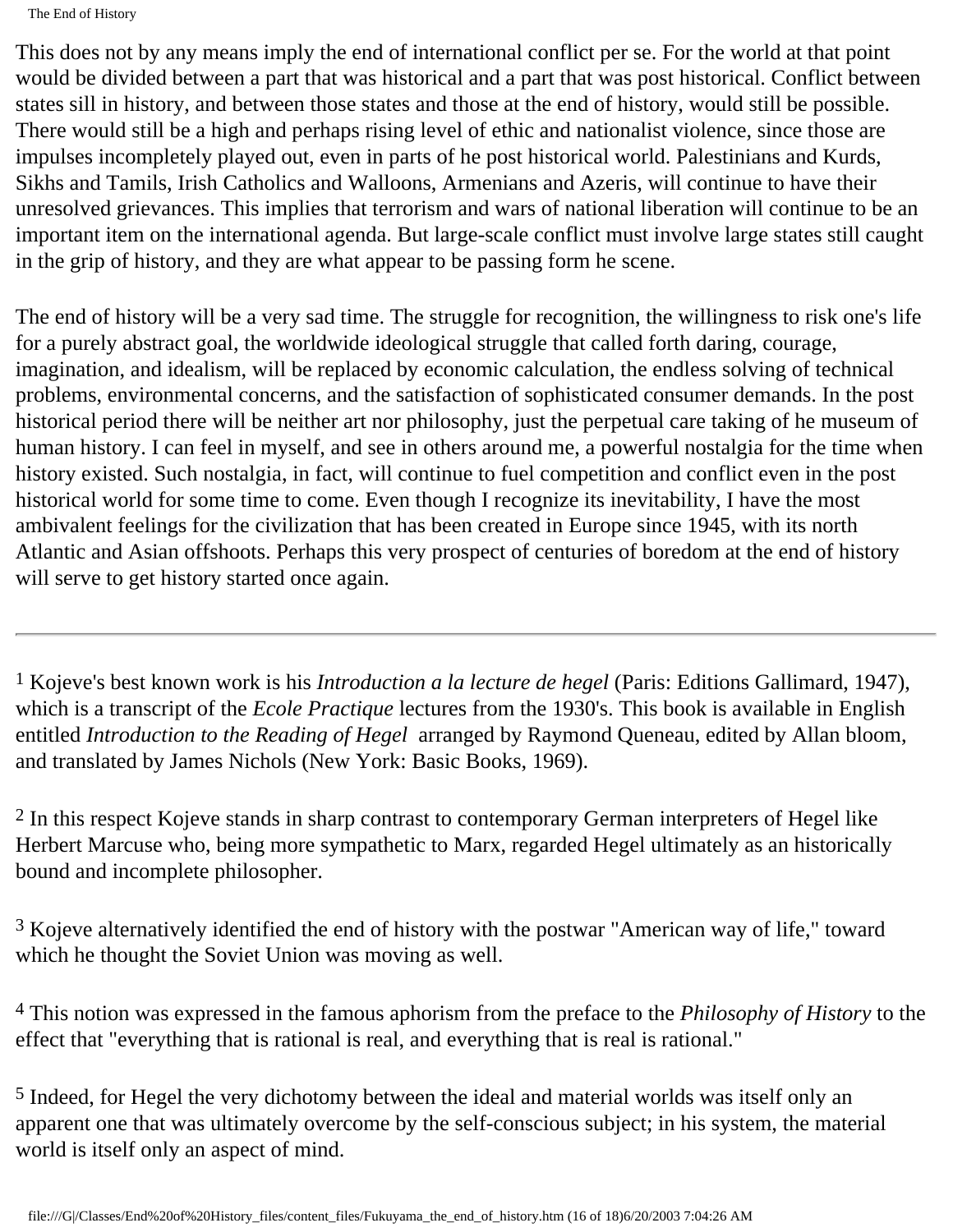The End of History

<sup>6</sup> In fact, modern economists, recognizing that man does not always behave as a profit-maximizer, posit a "utility" function, utility being either income or some other good that can be maximized: leisure, sexual satisfaction, or the pleasure of philosophizing. That profit must be replaced with a value like utility indicates the cogency of the idealist perspective.

 $7$  One need look no further than the recent performance of Vietnamese immigrants in he U.S. school system when compared to their black of Hispanic classmates to realize that culture and consciousness are absolutely crucial to explain not only economic behavior but virtually every other important aspect of life as well.

8 I understand that a full explanation of the origins of the reform movements in China and Russia is a good deal more complicated than this simple formula would suggest. The Soviet reform, for example, was motivated in good measure by Moscow's sense of insecurity in the WAtechnological military realm, Nonetheless, neither country ion the eve of its reforms was in such a state of material crisis that one could have predicted the surprising reform paths ultimately taken.

<sup>9</sup> It is still not clear whether the Soviet people are as "Protestant" as Gorbachev and will follow him down that path.

10 The internal politics of the Byzantine Empire at the time of Justinian revolved around a conflict between the so-called monophysites and monotheist, who believed that the unity of the Holy Trinity was alternatively one of nature or of will. This conflict corresponded to some extent to one between proponents of different racing teams in the Hippodrome in Byzantium and led to a not insignificant level of political violence. Modern historians would tend to seek the roots of such conflicts in antagonisms between social classes or some other modern economic category, being unwilling to believe that men would kill each other over the nature of the Trinity.

<sup>11</sup> I am not using the term "fascism" here in its most precise sense, fully aware of the frequent misuse of this term to denounce anyone to the right of the user. "Fascism" here denotes nay organized ultra nationalist movement with universalistic pretensions -- not universalistic with regard to its nationalism, of course, since the latter is exclusive by definition, but with regard to the movement's belief in its right to rule other people. Hence Imperial Japan would qualify as fascist while former strongman Stoessner's Paraguay or Pinochet's Chile would not. Obviously fascist ideologies cannot be universalistic in the sense of Marxism or liberalism, but the structure of the doctrine can be transferred from country to country.

<sup>12</sup> I use the example of Japan with some caution, since Kojeve late in his life came to conclude that Japan, with its culture based on purely formal arts, proved that the universal homogenous state was not victorious and that history had perhaps not ended. See the long note at the end of the second edition of Introduction a la Lecture de Hegel, 462-3*.*